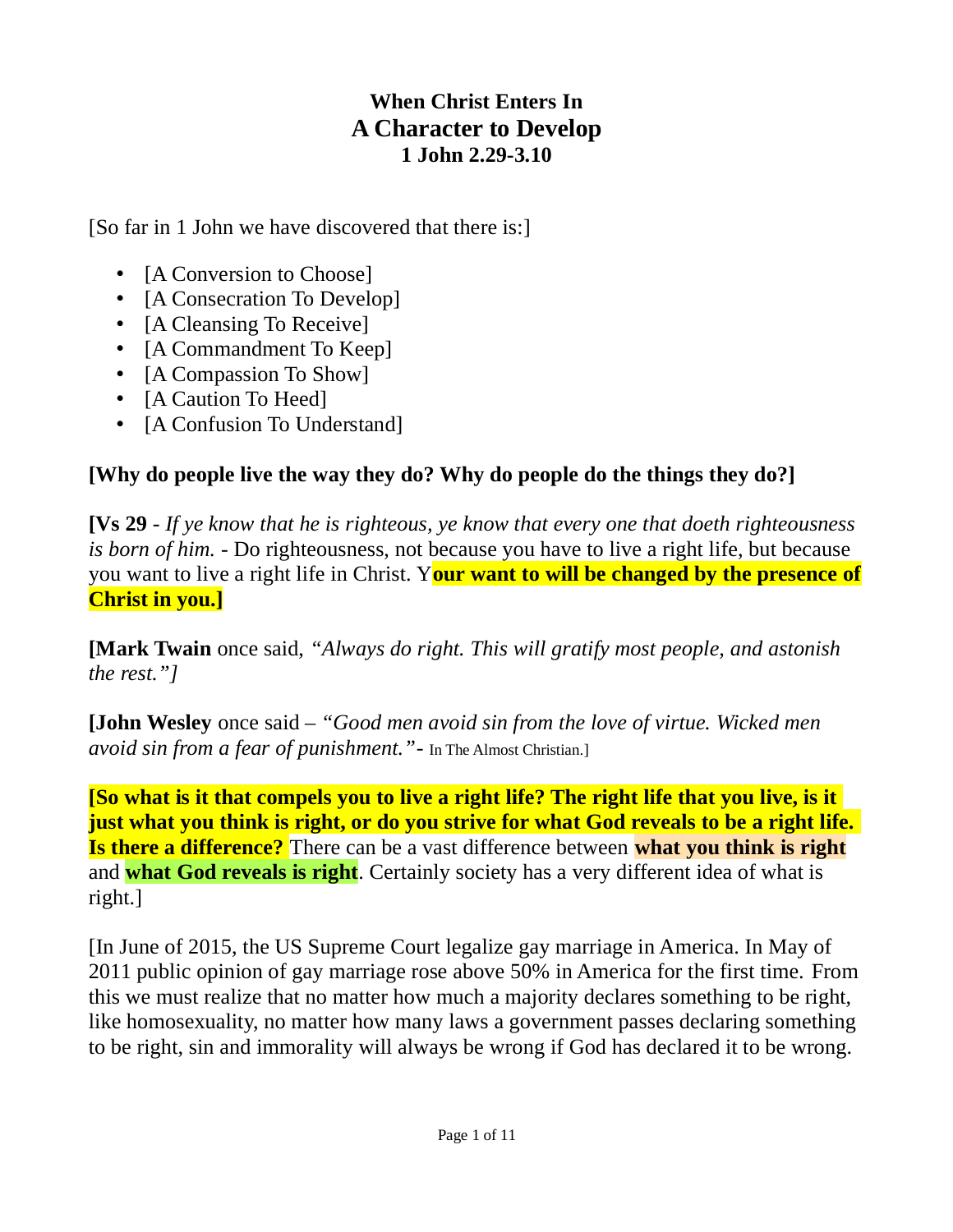In the book of Judges a recurring theme is that, **Every man did what was right in his own eye.** That is our world today.]

[So, just what is right and wrong to you? What is the basis for right and wrong to you?]

[**A Christian ought to have a clear understanding of what right and wrong is in the sight of God.** A Christian who has Christ In Him ought to **want to live** his life in a way that honors and is accountable to the Lord Jesus Christ.]

[So why do we live the way we do?]

# **Living a right life in Christ is,**

**A. The Result Of Godly Expectation** - Purity (vs 2-3; Rev 21.4) [– *"And every man that hath this hope in him purifieth himself, even as he is pure."* - **Expectation** is a dynamic motivator. It compels us to do what we might otherwise prolong. Knowing that an inspection, exam, or deadline is drawing near forces us to complete the tasks required for the upcoming event.]

[The context of verses 1-3 in our text reminds us that as the born again children of our Lord, we, in our mortality, are not all that our Lord intends for us to be. One day soon our Heavenly Father is going to send our Lord Jesus Christ to call us into eternity. Then, when this mortality has put on immortality and this corruption has put on incorruption (1 Cor 15.54), we will appear as God intended for us to be from the beginning. We will be as our Lord Jesus Christ was after His resurrection and still is today. Our Lord was physical, flesh and bones (Luke 24.39), yet he was glorified in that he could just appear in a room.]

[This state of being, one that is glorified and perfected speaks to us as Christians of our future eternal state of being. We will be real beings. We will have real bodies. Yet our bodies will be glorified, eternal, perfect bodies. This causes us to think of,]

**[Revelation 21:4** *And God shall wipe away all tears from their eyes; and there shall be no more death, neither sorrow, nor crying, neither shall there be any more pain: for the former things are passed away.]* 

[Hence we hear the inspired words of this passage,]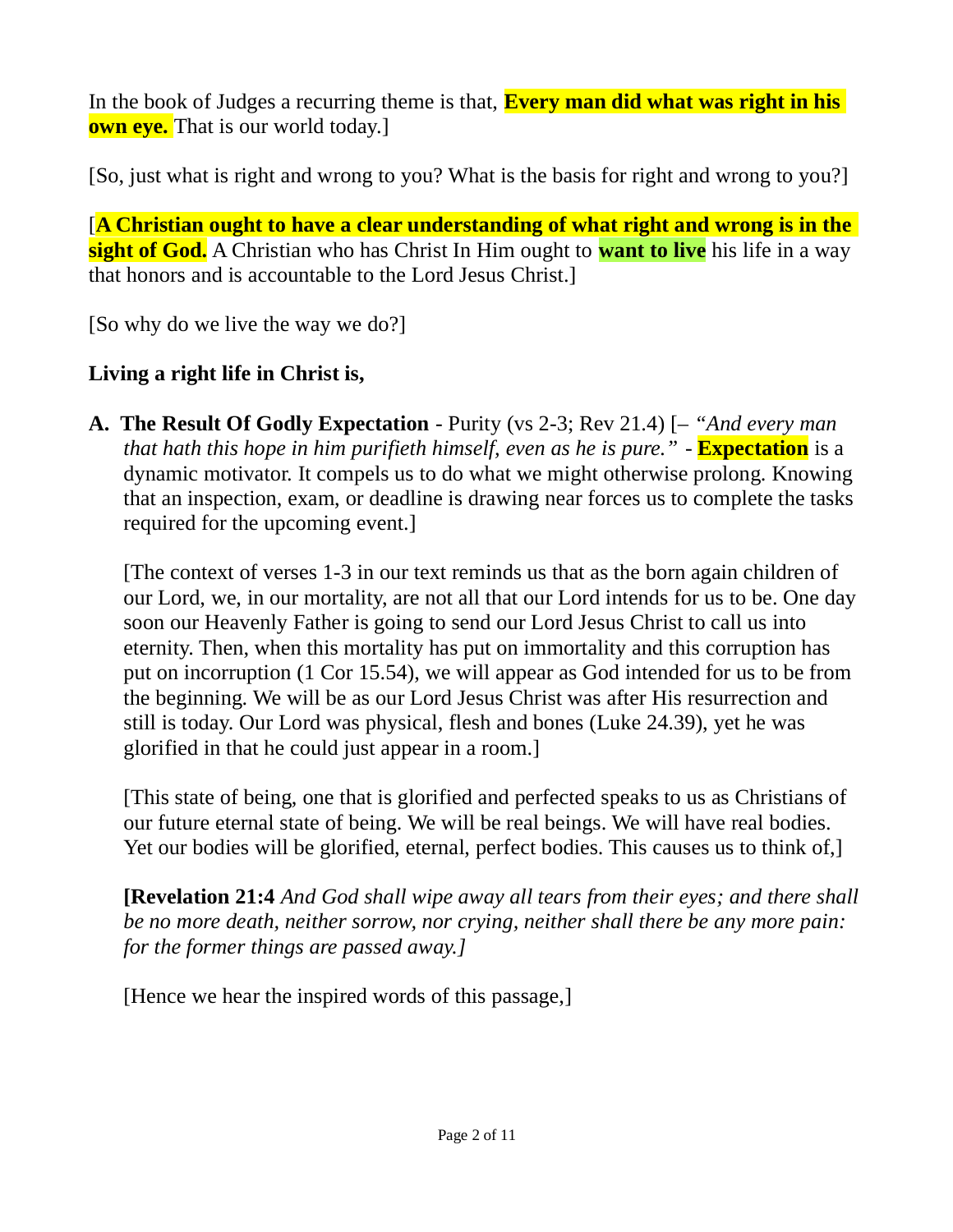**[1 John 3:2** *Beloved, now are we the sons of God, and it doth not yet appear what we shall be: but we know that, when he shall appear, we shall be like him; for we shall see him as he is.* ]

[And our hearts leap with hope and joy as John continues to write in verse 3,]

**[vs 3** - *And every man that hath this hope in him . . .]*

**When Christ Enters In A Character to Develop 1 John 2.29-3.10**

**A. The Result of Godly Expectation - Purity**

[Our eternal hope, our understanding of our coming immortal being, our ability to hear and cleave to our Lord's promises concerning our transformation to come ought to impact us in undeniable ways. The fact that we are taught in God's Word that this transformation could occur in a moment, even before our mortal death, ought have an indescribable impact upon the way we live our lives.]

[Think about what our study in 1 John is entitled, **"When Jesus Enters In."** What an amazing supernatural transformation takes place when our Lord makes Himself real within us. How much greater will be that transformation when we stand in His actual physical presence. That reality is coming soon upon us.]

**[In a spiritual sense our expectancy concerning the soon return of our Lord should lead us to,]** 

**1. Make Our Preparation (vs 3; Luke 12.42-48; Rev 21.2; Philip 3.14)** [– Being ready to stand in the presence of our Lord is an undeniable theme that permeates the New Testament. The numerous passages dealing with our mortal preparations of our coming immortality are more than could fully be expounded in this discourse. Some of these passages refer to our,]

**[Stewardship** – Our Lord referred often to faithful stewards and unfaithful stewards as examples of how every Christian ought to anticipate the arrival of our Lord's Kingdom and ought to be found fully prepared when it arrives. Our Lord spoke of both wise and unwise stewards when He said,]

**[Luke 12:42-47** *And the Lord said, Who then is that faithful and wise steward, whom his lord shall make ruler over his household, to give them their portion of meat in due season? <sup>43</sup> Blessed is that servant, whom his lord when he cometh shall find so doing. <sup>44</sup> Of a truth I say unto you, that he will make him ruler over all that he hath. <sup>45</sup> But and if that servant say in his heart, My lord delayeth his* 

Luke 12.42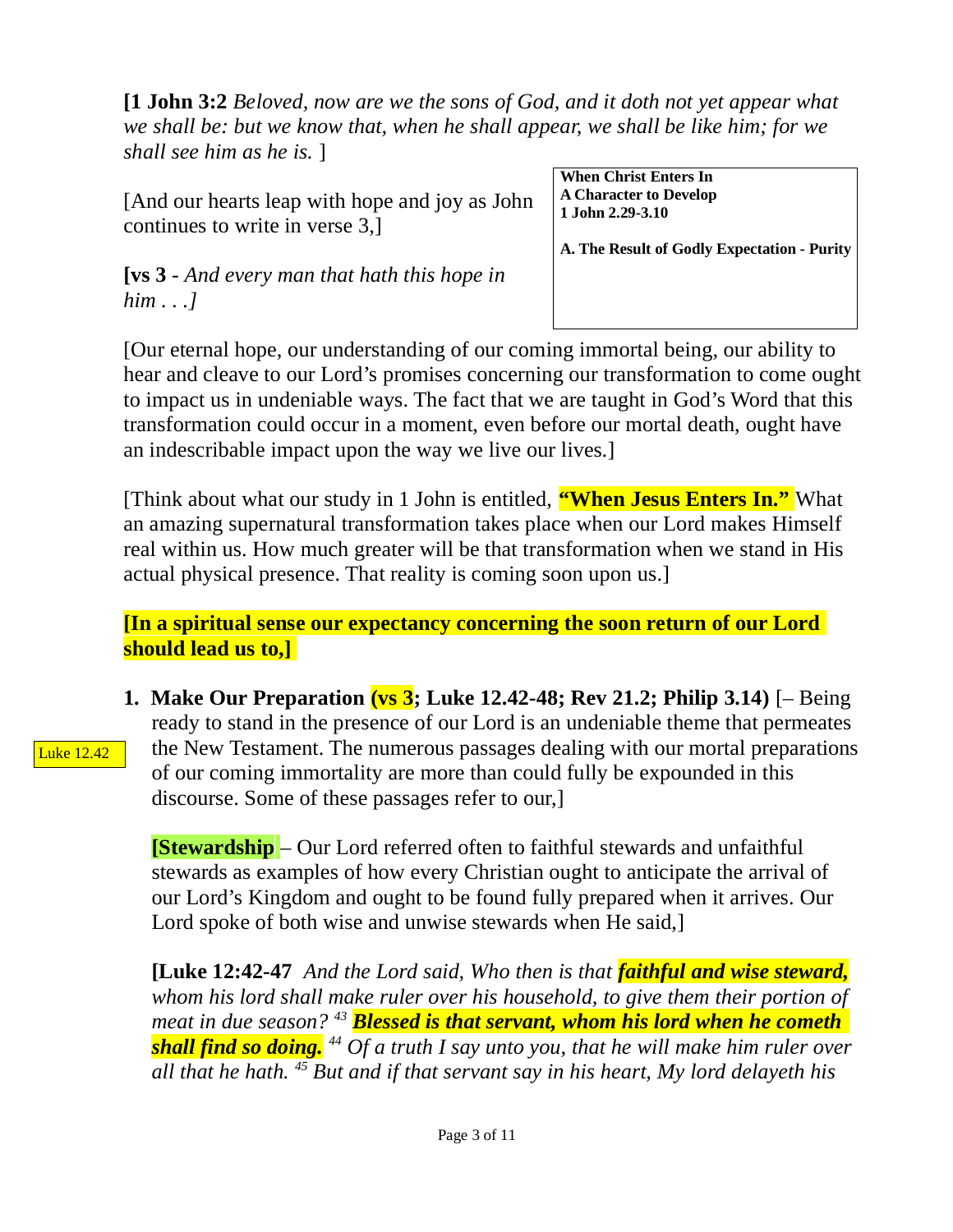*coming; and shall begin to beat the menservants and maidens, and to eat and drink, and to be drunken; <sup>46</sup> The lord of that servant will come in a day when he looketh not for him, and at an hour when he is not aware, and will cut him in sunder, and will appoint him his portion with the unbelievers. <sup>47</sup> And that servant, which knew his lord's will, and prepared not himself, neither did according to his will, shall be beaten with many stripes. <sup>48</sup> But he that knew not, and did commit things worthy of stripes, shall be beaten with few stripes. For unto whomsoever much is given, of him shall be much required: and to whom men have committed much, of him they will ask the more.]*

[Clearly our expectancy or anticipation of our Lord's arrival will have an undeniable impact upon the preparation we will make in His kingdom's work.]

**When Christ Enters In A Character to Develop 1 John 2.29-3.10**

**A. The Result of Godly Expectation – Purity** 1. Make our Preparation Stewardship

[We must strive to be faithful and good stewards. The Christ in us will seek to drive us to be faithful and good stewards.]

**[Engagement** – The idea of our espousal or engagement to our Lord lends to us the idea of making our preparation for our upcoming marriage to our Lord. It provides the word picture of a bride making herself ready for her wedding day. In the Revelation of our Lord Jesus Christ the apostle John wrote,] Rev 21.2

> **[Revelation 21:2** *And I John saw the holy city, new Jerusalem, coming down from God out of heaven, prepared as a bride adorned for her husband.]*

[Hence, as we await the arrival of our Lord we ought to be making the needed diligent preparations that a bride would make as her wedding day nears and arrives. No one would dare say that a bride, in her sense of expectancy, does not laboriously prepare for her wedding day. With tenacity the average bride will labor for perfection. Too many Christians in our day are striving for some marginal sense of acceptability, which is almost always expressed in some lowered form or standard, rather than striving for the High Calling of our Lord's Royal family.]

**[Philippians 3:14** *I press toward the mark for the prize of the high calling of God in Christ Jesus.]*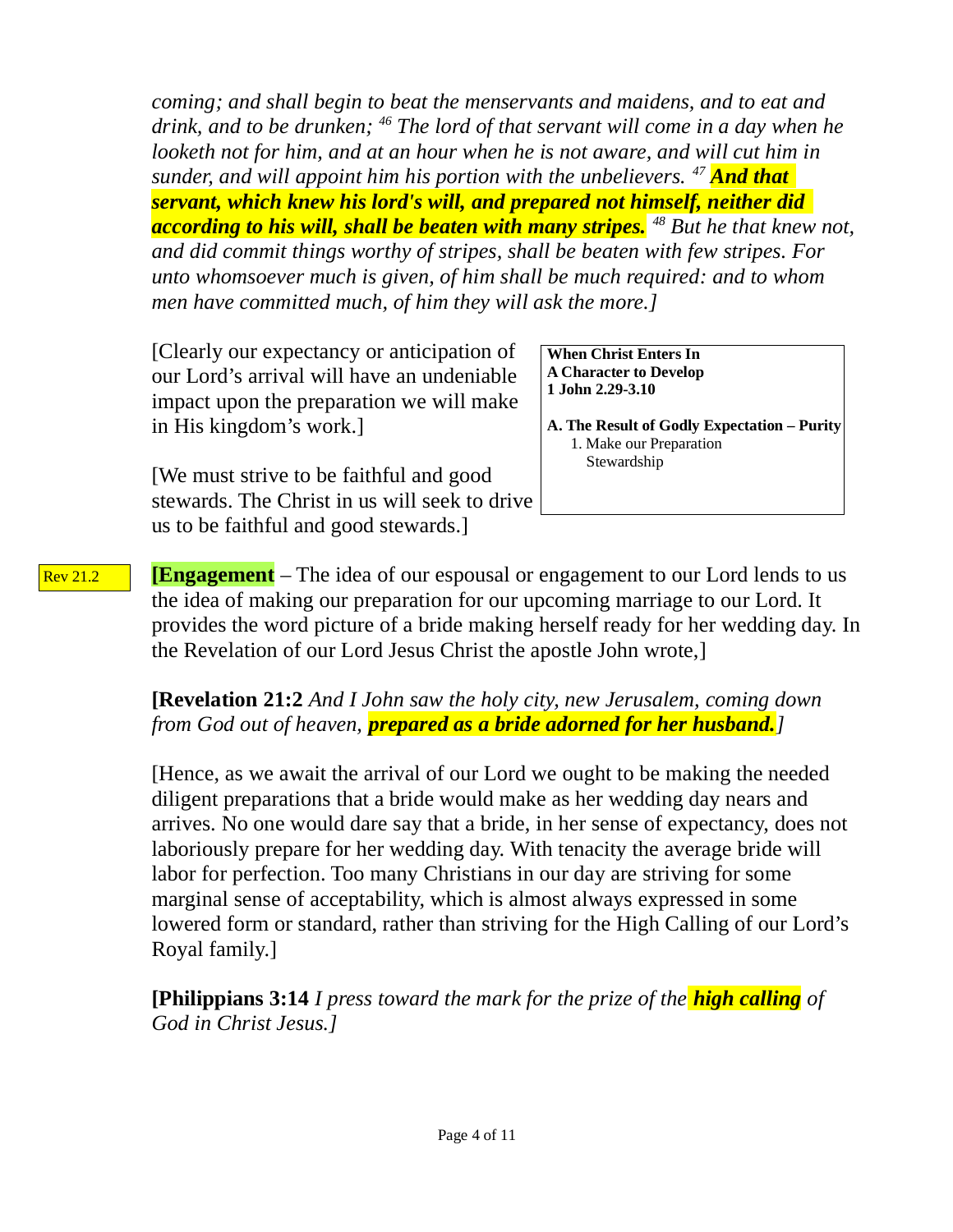[Our preparation for our Lord ought to strive for the **High Calling** that our soon coming Lord deserves. Too many in our churches have lost site of the Highness of our Lord, in the way we dress, in the way we serve, in the way we minister. Our Lord is King of Kings, and Lord of Lord's and deserves our very best!]

[A brides expectation not only speaks to us of our preparation but it also speaks to us of the nature of our preparation. It speaks to us of the purity that ought to permeate our preparation.]

**When Christ Enters In A Character to Develop 1 John 2.29-3.10**

- **A. The Result of Godly Expectation Purity** 1. Make our Preparation Stewardship Engagement - Espousal
- **2. Maintain Our Purity (vs 3; Rev 21.2)** [– *And every man that hath this hope in him*

*purifieth himself, even as he is pure.* – An expectation will lead us to make a preparation. This same expectation will also drive us toward purification. A bride not only plans and prepares for her wedding but she also "adorns" (Rev 21.2) herself for her wedding.]

### **[Revelation 21:2** *And I John saw the holy city, new Jerusalem, coming down from God out of heaven, prepared as a bride adorned for her husband.]*

[Likewise a child of God that understands with expectancy the arrival of their Lord and adds to that expectancy the holiness and worthiness of their Lord will strive with diligence to purify themselves for their audience with their Lord.]

**[Sanctification and purification ought to fit neatly together in our Christian minds.** To become more and more like our Lord in holiness and righteousness ought to be a natural part of every Christian's spiritual growth. It is difficult to understand how a child of God, who is anticipating the arrival of their Lord, could marginalize their preparation for their Lord and the purity that naturally accompanies it.]

**[Faltering purity and preparation are evidences of a failing expectancy.]**

[Christian, would you say that you, your life, is adorned for the arrival of our Spiritual Bride Groom, the Lord Jesus Christ?]

**3. Manifest Our Passion (vs 1; 1 Peter 4.3-5)** [– *Behold, what manner of love the Father hath bestowed upon us, that we should be called the sons of God: therefore the world knoweth us not, because it knew him not.* – Our expectancy

1 Pet 4.3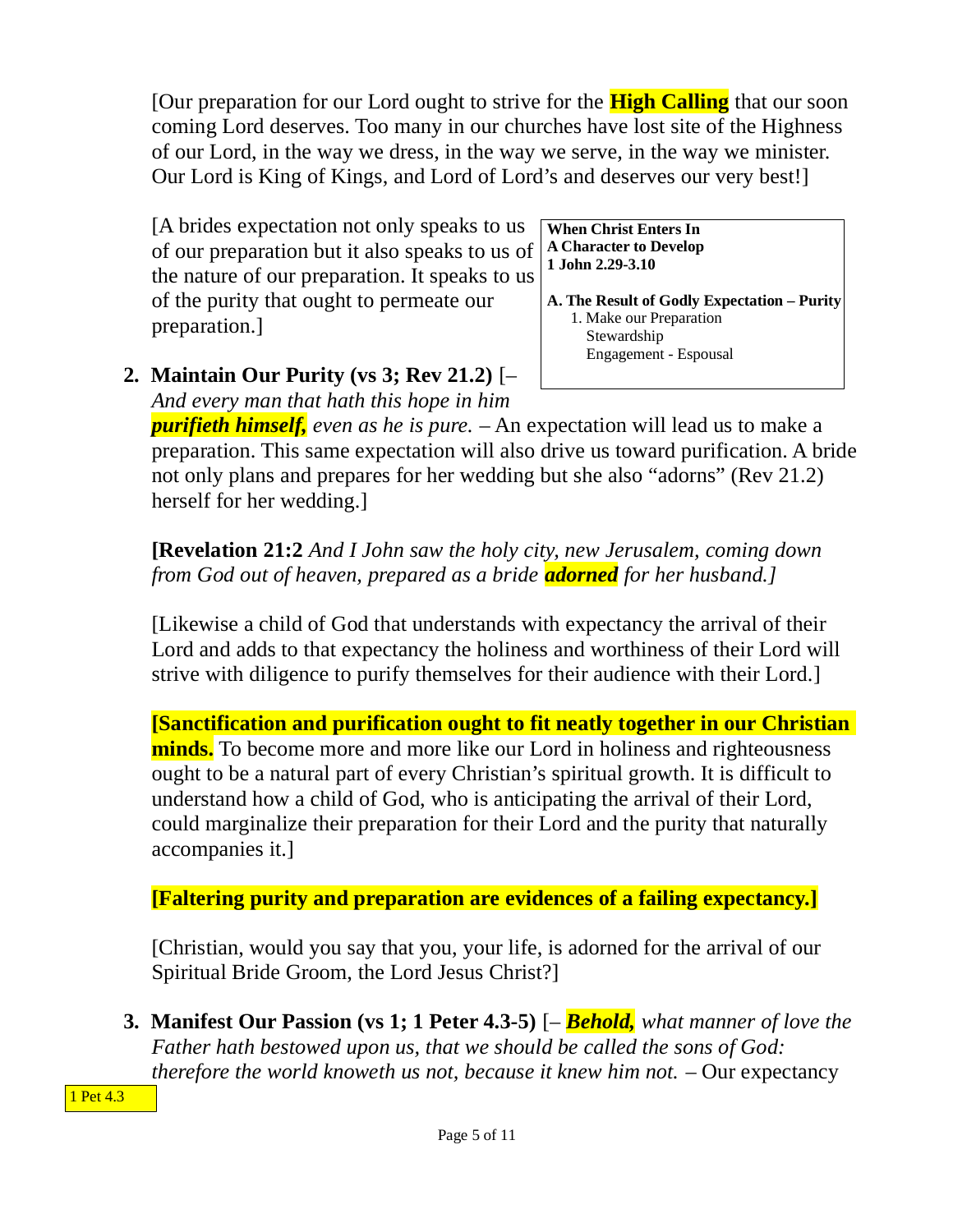will drive our preparation, guide our purity and govern our passions. Those things that seemed important to us as lost individuals will dim in comparison to those eternal values that will now drive us as Christians. Our godly character will be formed by a new standard, the standard set by our eternal Lord and Savior, Jesus Christ.]

### **[Our preparation and purification for our Lord will be driven by our passion toward our Lord and His eternal**

**Kingdom.** The carnal world we were once a part of will become foreign to us and we will become foreigners in it.]

**When Christ Enters In A Character to Develop 1 John 2.29-3.10**

- **A. The Result of Godly Expectation Purity** 1. Make our Preparation
	- 2. Maintain our Purity
	- 3. Manifest our Passion

# **[Peter wrote it this way,]**

**[1 Peter 4:3-5** *For the time past of our life may suffice us to have wrought the will of the Gentiles, when we walked in lasciviousness, lusts, excess of wine, revellings, banquetings, and abominable idolatries: <sup>4</sup> Wherein they think it strange that ye run not with them to the same excess of riot, speaking evil of you: <sup>5</sup>Who shall give account to him that is ready to judge the quick and the dead. ]*

[In other words those who are in the world and knew you when you were a part of the world will no longer understand what is going on in your life. You, in your passion toward your Lord are making an eternal preparation that is leading you into a continuing and growing purification that is just ridiculous to your old lost friends. You have indeed become a **Jesus Freak** and they just can't get their minds wrapped around that. Why are you making the purifying preparations that have transformed your life? Because you have become passionate about the one who passionately gave everything for you, your Lord Jesus Christ.]

**B. The Reality Of Godly Exposure - Action (1 John 3.4-8)** [– Someone may say they know the Lord Jesus Christ, but the true test of your relationship with our Lord Jesus Christ is manifested in the way you live your life. There are many multitudes who have an intellectual understanding concerning the Lord Jesus Christ, but they do not have a personal relationship with Him. **So the question being approached by John in verses 4-8 is what is the evidence of your exposure to our Lord? John's answer is simple, your actions are on the other side of the equal sign when it comes to the question, "Do you really know the Lord?"]**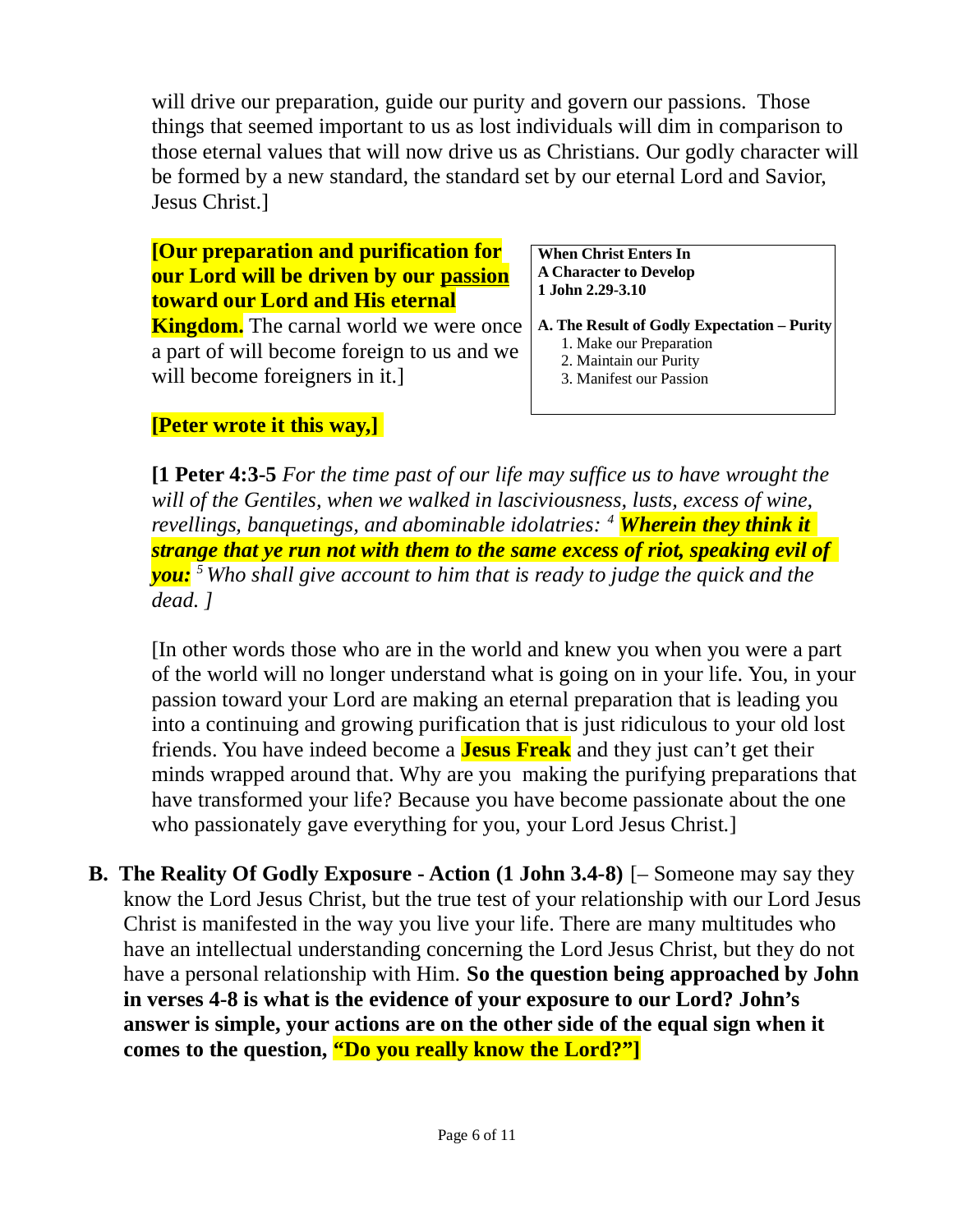[If you have really received the Lord Jesus Christ as your personal Lord and Savior, and if the Holy Spirit of God has really come to **dwell inside your heart and life**, then there must be a deep spiritual work taking place inside of you. This spiritual work will manifest itself in the deep spiritual Passion, Preparation, and Purity that we just examined. If these are missing in your life, then **the Character of God** is not developing in you and the truth being evidenced in your life is a lack of eternal life rather than the evidence of eternal life. ]

[If you are truly walking in fellowship and communion with God, through the new birth, then the result of that companionship should mark your life. This is never more clearly evidenced than it is in regard to sin in an individual's life.]

**When Christ Enters In A Character to Develop 1 John 2.29-3.10**

**A. The Result of Godly Expectation – Purity** 1. Make our Preparation 2. Maintain our Purity 3. Manifest our Passion **B. The Reality of Godly Exposure**

[John notes,]

**1. The Removal of Sin (vs 4-5; Isa 59.2; cf. Heb 4.15; 1 Pet 2.22; Col 1.14; Rom 3.23; Gal4.4-5; Rom 6.14)** [- *Whosoever committeth sin transgresseth also the*  law: for sin is the transgression of the law. <sup>5</sup> And ye know that he was manifested *to take away our sins; and in him is no sin.* – When you walk with the Lord Jesus Christ then His heart will soon become your heart, His desires will soon become your desires. One thing is certain our Lord cannot stand in the presence of sin.]

**[Isaiah 59:2** *But your iniquities have separated between you and your God, and your sins have hid his face from you, that he will not hear.]*

[So our Lord and Savior, who never committed any sin (Heb 4.15; 1 Pet 2.22), died and shed His precious blood to take away our sin (Col 1.4), will not stand in the presence of sin. Now, we all know that we are all sinners (Rom 3.23), but our Lord saved us to redeem us **from** all our sins (Gal 4.4-5). Hence, born again Christians are sinners who have been brought out of the dominion of sin (Rom 6.14) that they might have fellowship with their Lord.]

[Hence, **the undeniable effect of our Lord's presence within a Christian's life will be a continuing growth away from sin and sinfulness and a determined desire for righteousness and purity.** The affect that a real relationship with the Lord Jesus Christ will have on a truly born again Christian will be **a developing character of Preparation, and Purity driven by a holy Passion**.]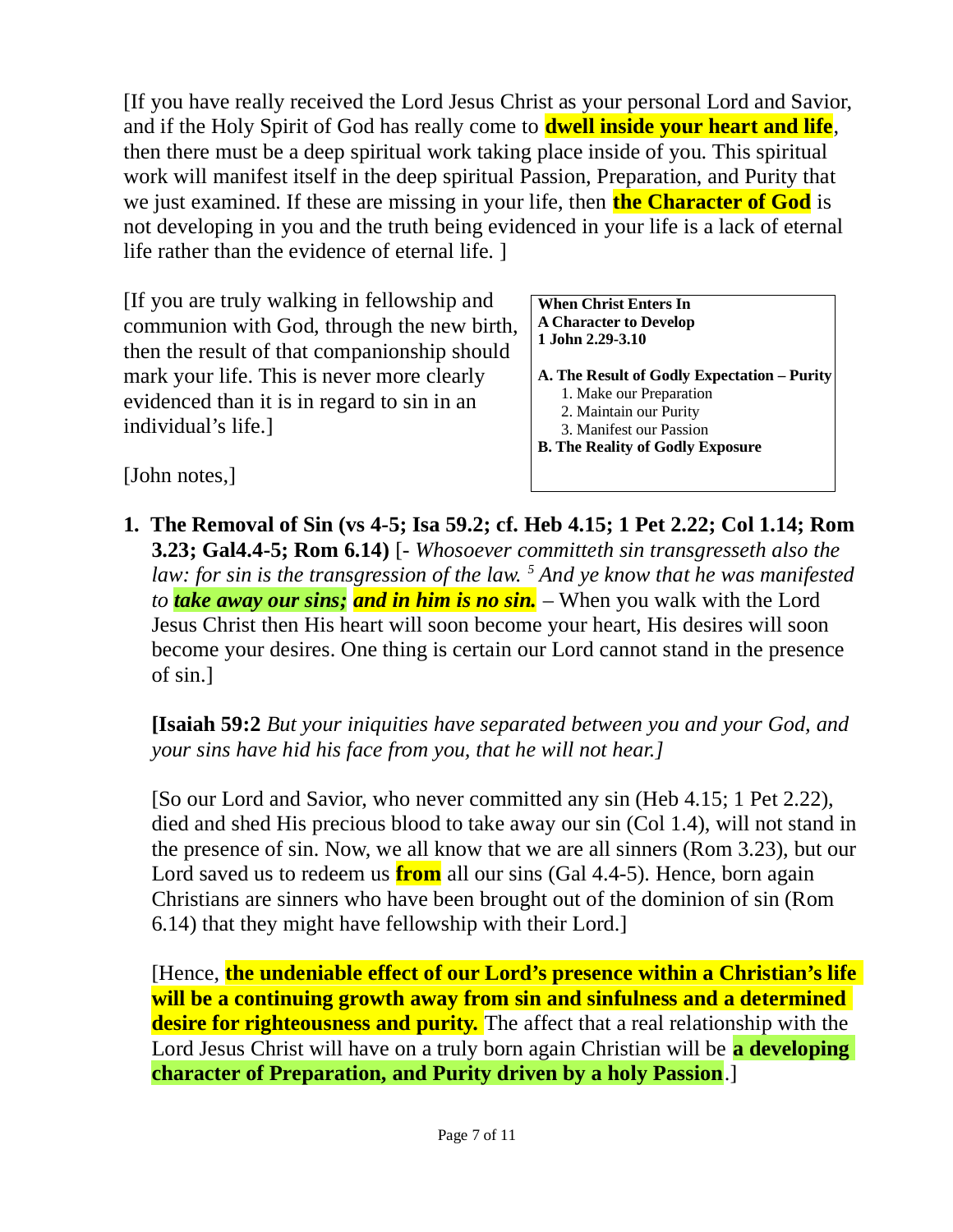**[The presence of the Lord Jesus Christ in a Christian's life will be marked, without any doubt, by a passionate desire to be distanced from sin and sinfulness.]**

**2. The Rebuke of Sin (vs 6; 1 John 1.9-2.1)** [– *Whosoever abideth in him sinneth not: whosoever sinneth hath not seen him, neither known him.* – The Apostle John further expounds the evidence of sin and sinfulness in a professed Christian's life when he reveals what we might call the **Rebuke Of Sin** in verse 6. In essence John

1 John 1.9

- **When Christ Enters In A Character to Develop 1 John 2.29-3.10**
- **A. The Result of Godly Expectation Purity** 1. Make our Preparation 2. Maintain our Purity
	- 3. Manifest our Passion
- **B. The Reality of Godly Exposure** 1. The Removal of sins

is saying, if there is willful sin and sinfulness in your life, then you just do not, you just cannot, know the Lord Jesus Christ at all.]

**[With certainty the apostle is not saying that Christians never sin.** Just a few verses ago in this same book of the Bible John wrote,]

**[1 John 1:9-2:1** *If we confess our sins, he is faithful and just to forgive us our sins, and to cleanse us from all unrighteousness. <sup>10</sup>If we say that we have not sinned, we make him a liar, and his word is not in us. 1 My little children, these things write I unto you, that ye sin not. And if any man sin, we have an advocate with the Father, Jesus Christ the righteous: ]*

**[What John is clearly saying is that if you claim to be a child of God, and you find yourself living in a lifestyle of sin and sinfulness, then you do not know the Lord Jesus Christ, and you are not walking under the influence of the indwelling presence of the Holy Spirit (Almighty God in you). Because if Jesus were in your heart and life you would never be able to live with yourself as long as you are living in sin.]**

[**Born again Christians sometimes sin, but when they sin they will come under the heartfelt, immediate conviction of the presence of God within them.** That undeniable, spiritual, powerful, and heart rending voice of God, against their sin will remove any sense of peace and tranquility from their sense of being until such time as they repent and get their life right with God.]

[Without any doubt the Apostle John is saying, if you want to know whether or not you are really saved, just look at your life and ask yourself, **"Can I live with sin in my life?" If you can, you can call yourself a Christian as long and loud**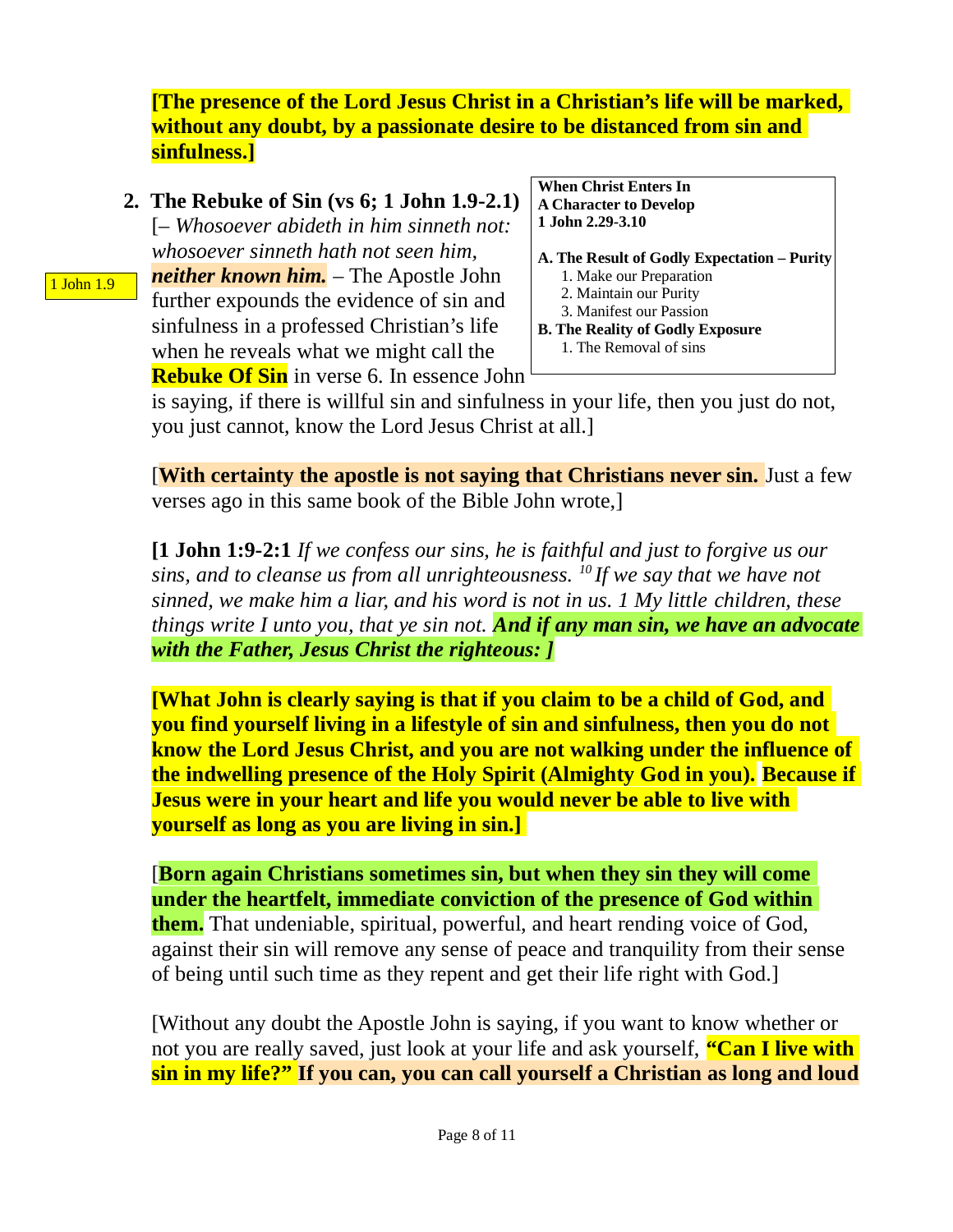## **as you like, but the scriptural truth is, you do not know the Lord Jesus Christ.]**

#### **3. The Regard of Sin (vs 7-8; James 2.19; John 1.12-13)** [– *Little children, let no man deceive you: he that doeth righteousness is righteous, even as he is righteous. <sup>8</sup> He that committeth sin is of the devil; for the devil sinneth from the*

*beginning. For this purpose the Son of God was manifested, that he might destroy the works of the devil.* – In verse 7-8 the

**When Christ Enters In A Character to Develop 1 John 2.29-3.10**

**A. The Result of Godly Expectation – Purity**

- 1. Make our Preparation
- 2. Maintain our Purity
- 3. Manifest our Passion
- **B. The Reality of Godly Exposure**
	- 1. The Removal of sin
	- 2. The Rebuke of sin

Apostle John reiterates with undeniable clarity what he has already said in the previous verses. **If you are walking with the Lord Jesus Christ then spiritual Preparation and Purity will mark your life with a Passion.** These will manifest themselves in an undeniable mark of righteousness upon your character and life.]

[However, if sin and sinfulness mark your life, then you need to know and see who and what you are. **You are a child of the devil and you are lost and undone without the Lord Jesus Christ in your life.** Your eternal destiny has been eternally revealed by God, you are on your way to Hell and an eternity in the Lake of Fire, the vary wrath of God. **What do you need to do? You need to repent and accept the Lord Jesus Christ as your personal Lord and Savior.]** 

**[Watch out for the deception** – Be careful, there are many in our world who would say, "Oh, you're all right! You know the gospel, you know about Jesus, you believe all those stories. You don't have anything to worry about." The Bible declares,]

**[James 2:19** *Thou believest that there is one God; thou doest well: the devils also believe, and tremble.]*

[There is a lot more to salvation than just mere intellectual assent. You must receive the Lord Jesus Christ as your personal Lord and Savior. John wrote,]

**[John 1:12-13** *But as many as received him, to them gave he power to become the sons of God, even to them that believe on his name: <sup>13</sup> Which were born, not of blood, nor of the will of the flesh, nor of the will of man, but of God.]*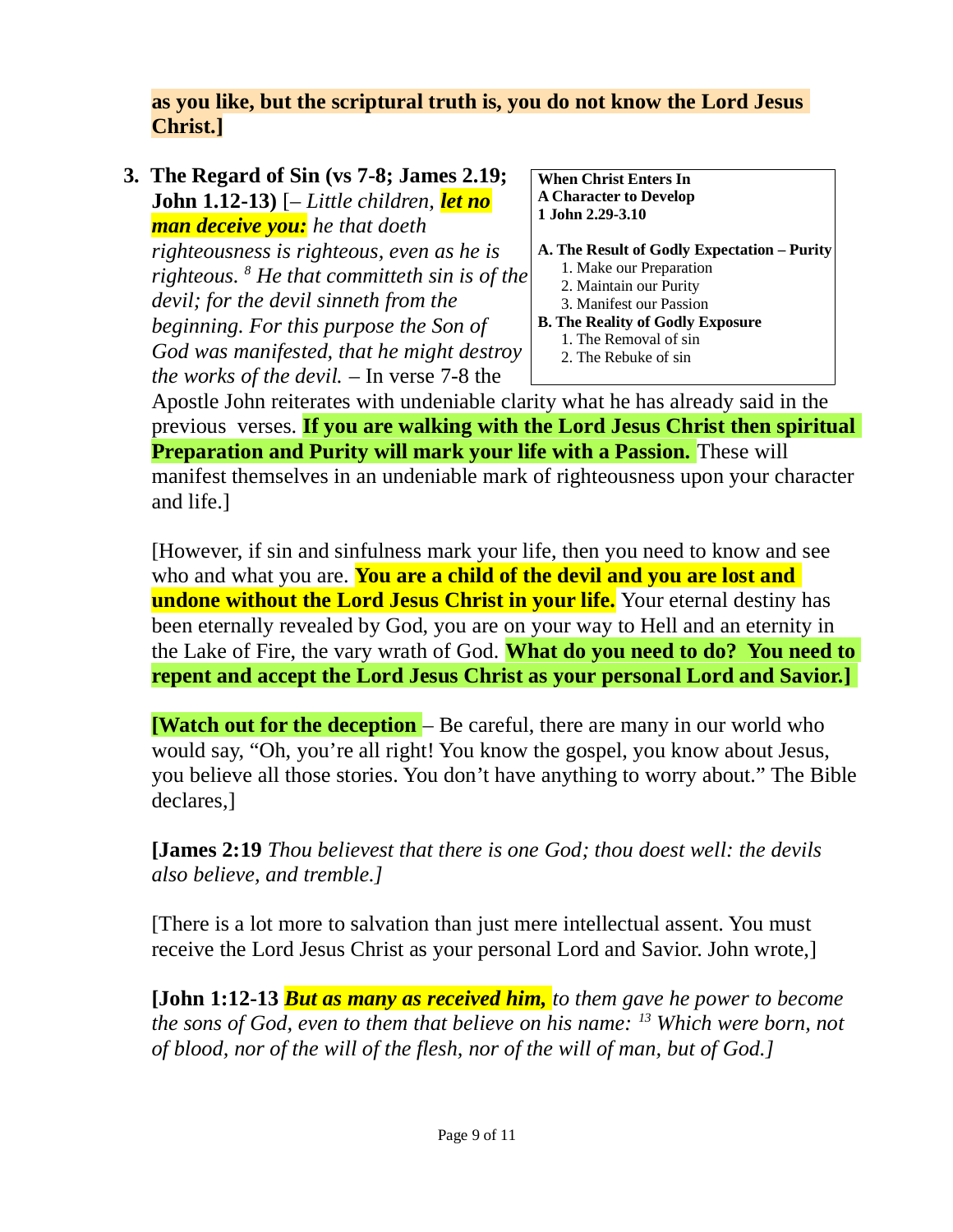[The point here is simple, **is there continuing, excused, desired sin in your life?** The evidence of your sinful lifestyle reveals where you truly stand with the Lord Jesus Christ.]

# **[Is Christ In You?]**

**C. The Regard Of Godly Examination – Discernment (1 John 3.9-10)** [– Now you must make a choice. Whose are you, and whose will you be? **To which spiritual family does your life reveal that you belong?** There are two spiritual families revealed in verses 9-10 and your membership is revealed through the evidences of your life. There is,]

**When Christ Enters In A Character to Develop 1 John 2.29-3.10**

- **A. The Result of Godly Expectation Purity**
	- 1. Make our Preparation
	- 2. Maintain our Purity
	- 3. Manifest our Passion
- **B. The Reality of Godly Exposure**
	- 1. The Removal of sin
	- 2. The Rebuke of sin
	- 3. The Regard of Sin
- **1. The Divine Family (vs 9-10; Matt 7.15-20)** [– *"Whosoever is born of God doth not commit sin; for his seed remaineth in him: and he cannot sin, because he is born of God. <sup>10</sup> In this the children of God are manifest, . . . "* - Notice what must be the most compelling phrase concerning sin contained within Scripture. As a born again Christian, with the presence of Almighty God dwelling within you, **you will not find it in yourself to tolerate sin in your life for long.** Because the God who lives within you will not tolerate that sin in you, and He will drive you away from that sin with all of heaven's resources. This is reminiscent of what our Lord said, when He said,]

**[Matthew 7:15-20** *Beware of false prophets, which come to you in sheep's clothing, but inwardly they are ravening wolves. <sup>16</sup>Ye shall know them by their fruits. Do men gather grapes of thorns, or figs of thistles? <sup>17</sup> Even so every good tree bringeth forth good fruit; but a corrupt tree bringeth forth evil fruit. <sup>18</sup> A good tree cannot bring forth evil fruit, neither can a corrupt tree bring forth good fruit. <sup>19</sup> Every tree that bringeth not forth good fruit is hewn down, and cast into the fire. <sup>20</sup> Wherefore by their fruits ye shall know them.]*

**2. The Devils Family (vs 10)** [– *". . . and the children of the devil: whosoever doeth not righteousness is not of God, neither he that loveth not his brother."* – On the other hand if you find sin comfortable, enjoyable, and desirable in your life, then you need to hear God and recognize the loud testimony of your life and character. You cannot love God, be God's, and love sin in your life.

Matt 7.15